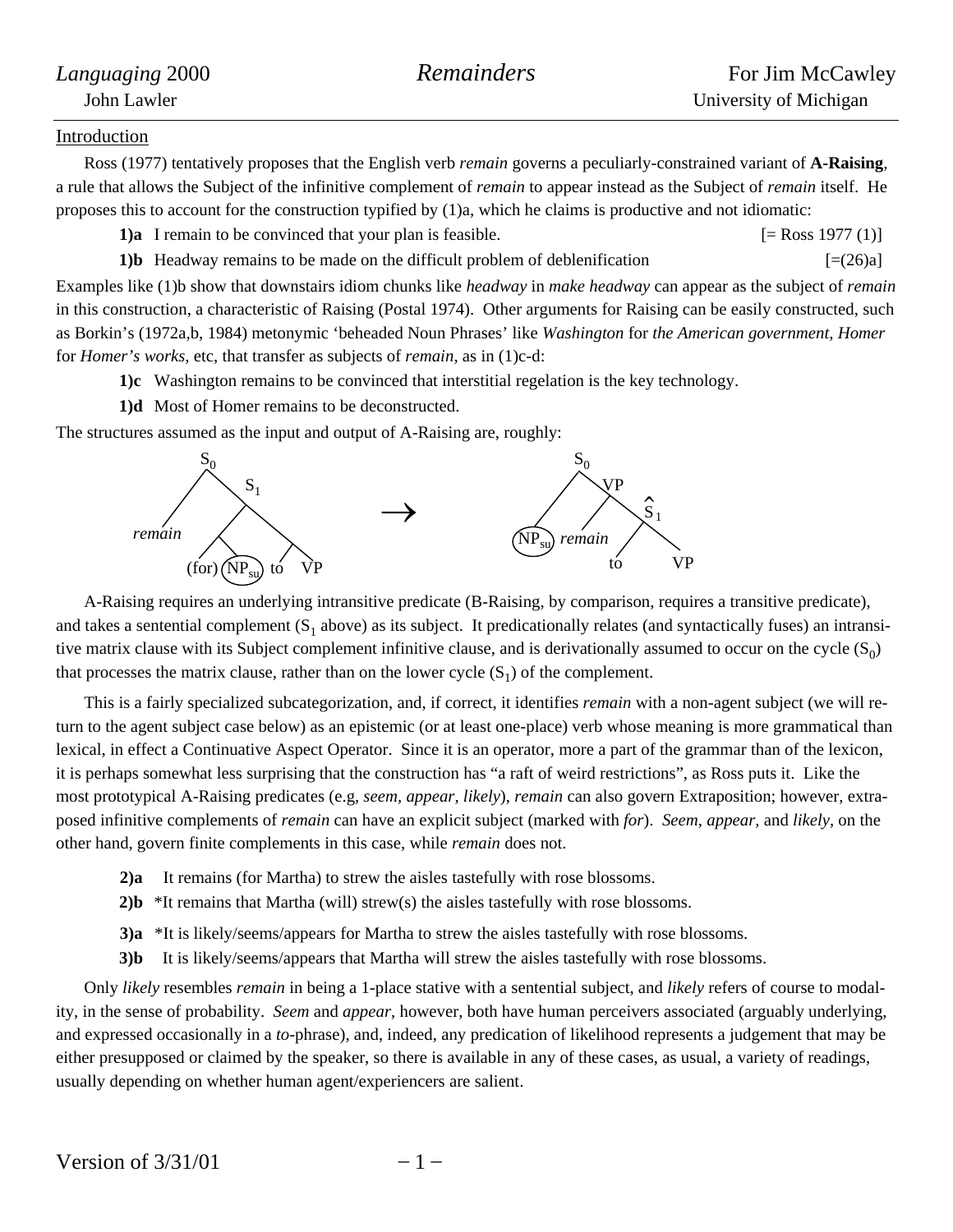| Languaging 2000 | Remainders | For Jim McCawley       |
|-----------------|------------|------------------------|
| John Lawler     |            | University of Michigan |

Our task, then, is to chart the verb *remain* and its constructions and affordances, with an eye to explaining as much as possible of the peculiar constraints on A-Raising with *remain*, which, according to Ross (1977), include:

- A. No Negatives \*That doesn't remain to be decided, after all.
- B. No Progressive  $*$ He is currently remaining to be convinced.
- C. No Perfect \*This case has remained to be settled for too long.
- 
- D. No Gerundive  $\ddot{P}$  \*Though remaining to be promoted, Maggie is cheerful.  $[=(12)b]$
- E. No Equi **above** *remain* cycle \*He planned to remain to be told who had won the race.
- F. No Raising **above** *remain* cycle \*Headway is believed to remain to be made on this problem..
- G. Obligatory Downstairs *be*-Passive \*I remain to believe that your plan is feasible.

In addition, there are several characteristic parts to this construction with *remain* that need to be separately accounted for:

- The **infinitive** in the complement
- The **passive** in the complement
- The origin of the **subject** of *remain*

As Tufte (1990) puts it, 'To clarify, add detail.' To find details about *remain*, look it up. As it happens, the OED con-tains some 7,167 quotations that use a form of ["](#page-1-0)remain<sup>1</sup>", and most of these are verbal uses. This makes an interesting corpus, and sheds some light on the remote origins of this and other constructions. It also makes an easy corpus to access, at least with the online interface provided by the Digital Library Production Services<sup>2</sup>[,](#page-1-1) which makes it possible to search for and receive such minicorpora of quotations electronically, on demand.

Such a list is, of course, selected rather than collected, and is not representative of ordinary usage, even written usage, so it is inappropriate for statistical questions. However, it is very likely that this set of *remain* quotations will contain multiple occurrences of every possible construction, idiom, important collocation, subcategorization, and selectional restriction that *remain* participates in, identified as to source and date. Consequently, while it might not be useful for sociolinguistic studies, it's very, very useful for syntactic investigations, especially if they can be localized to just one search term.

In what follows, the first part of the reference number of each OED sentence is the year of its citation; the second part is its order in the list of quotations from that year. Thus (4a) is the third quotation from 1770 in the corpus formed from the OED quotations containing *remain*. This corpus is available on the Web (in full, as received, 2 MB) at [http://www.umich.edu/~jlawler/oedqa-remain.html.](http://www.umich.edu/~jlawler/oedqa-remain.html) A mildly massaged 1.5 MB version, sorted in chronological order, and equipped with unique reference numbers, is at [http://www.umich.edu/~jlawler/oedqc-remain.html](http://www.umich.edu/~jlawler/oedqb-remain.html). Such is my data for this study, and I have 'stained the slides' of the examples I give below to indicate the presence of specialized lexical items, like quantifiers, negatives, modals, NPIs, *wh*-words, and complementizers, and the specialized structures they participate in. See the table at the end of the paper for details of these 'slide stains'.

John Price-Wilkin Digital Library Production Services University of Michigan [jpwilkin@umich.edu](mailto:jpwilkin@umich.edu)

<span id="page-1-0"></span> <sup>1</sup> This number appears to be about normal; various related verbs like *keep*, *stay*, and *leave* range between 4,000 and 13,000 quotations. There are, in all, 2,435,659 quotations in the OED, Second Edition. 2

<span id="page-1-1"></span>The institutions currently subscribing to this interface are Cornell, Columbia, Georgia, Harvard, Indiana, Indiana-PUI, Northwestern, Rice, and Michigan.. Other institutions can subscribe to the OED, or for that matter the content of any other collections. Those interested should contact: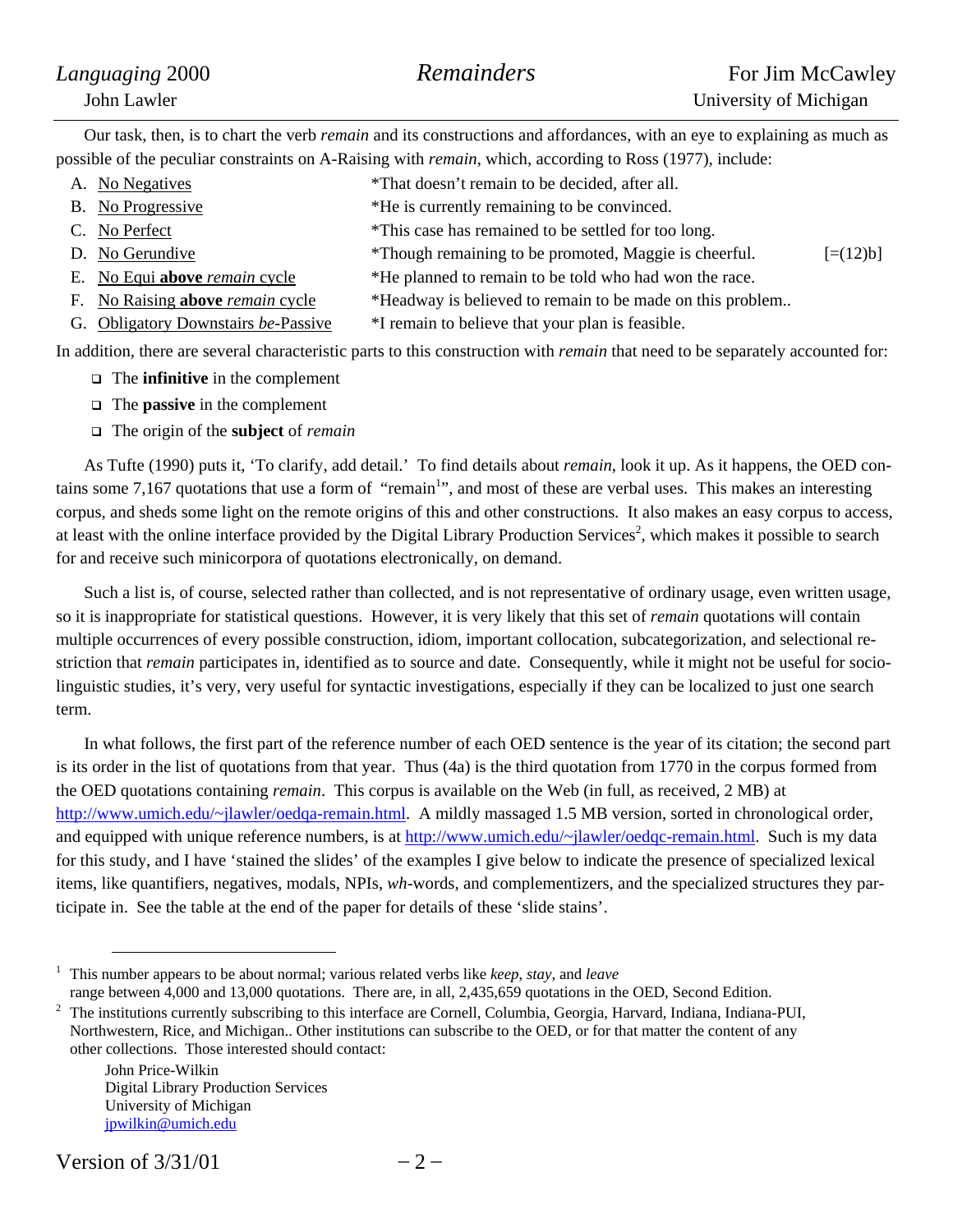### **Overview**

*Remain* participates in a number of constructions containing infinitives, though that does not begin to exhaust its productivity. For instance, *remain* can have an **agent** subject (prototypically human), and thus be an activity (4a-e), or it can have a **patient** subject and thus be stative (5a-f).

- **4 a**) (1770.3) Fools<sub>*i*</sub>, who<sub>*i*</sub> came to *<sub>i</sub>*\_scoff, *remained* to *<sub>i</sub>*\_pray. Goldsm. *Des. Vill.* 180
- **b**) (1800.5) <u>Some</u> witlings and jest-mongers<sub>j</sub> still *remain* **For** fools<sub>i</sub> to  $\mu$ -laugh at<sub>-j</sub>. Joanna Baillie (O.)
- **c**) (1875.40)  $\underline{\underline{Two~powers}}_i$  now *remained* to *i*\_struggle for the dominion of the trilateral island [Sicily]. Merivale *Gen. Hist. Rome* xviii. (1877) 102
- **d**) (1901.26)  $\frac{\text{Few}}{\text{Cew}}$  Boers<sub>i</sub> have *remained* to  $\frac{1}{n}$  face the bayonets. Linesman *Words by Eyewitness* (1902) 100
- **e)** (1974.48) Hayes*<sup>i</sup>* , his middle stump removed by a Holder no-ball.., *remained* to *<sup>i</sup>* \_fight another day. *Sunday Tel.* 3 Mar. 33/7
- **5 a)** (1603.5) The wales, marks, scarres and cicatrices<sub>i</sub> of sinne and vice *remaine* to  $\mu$ **be** seene. Holland *Plutarch's Mor.* 558
- **b**) (1604.4) But now that we have left the sea, let vs come to other kinde of waters<sub>i</sub> (that<sub>*i*</sub> *remaine* to  $\mu$ **be** spoken of). E. G[rimstone] *D'Acosta's Hist. Indies* iii. xv. 169
- **c**) (1779.2)  $\underline{\text{So much}}_i$  *remains* to  $\overline{\text{e}}_i$  **be** done, (**that** I can hardly spare a single day from the Shop). E. Gibbon *Let.* 15 May (1956) II. 215
- **d**) (1813.5) <u>Some</u> fragments<sub>*i*</sub> of marble linings *remain* to  $\frac{1}{i}$  attest the ancient magnificence of this port. Eustace *Italy* I. vii. 281
- **e**) (1880.12) From the palm-oil bath by means of tongs, the sheets<sub>i</sub> are passed by the tinman..to the tin pot, which is full of
- molten tin, and here they<sub>*i</sub> remain* to *i*\_soak for a period of 20 minutes. Flower *Hist. Trade Tin* xiii. 170</sub> **f)** (1950.4) In a moderated reactor **there** *remain* <u>more</u> free neutrons<sub>*i*</sub> to *i*\_sustain and *i*\_propagate the chain reaction of U<sup>235</sup>. F. Gaynor *Encycl. Atomic Energy* 114

The 'basic' sense of *remain*, not generally taking an infinitive, is the Continuative Aspect Operator, which simply asserts that the subject exists (or is located), while presupposing that it existed (or was located in the same place) in the past. This is an 'existential' sense, and thus *there*-insertion is always possible with this sense. It is often present in more elaborate senses as an invited inference, at least. We can find two rather distinctive elaborated types of meaning relation between *remain* and an associated infinitive.

- The prototype infinitive that appears with the basic sense of *remain* is not a complement at all, but rather a **Purpose** infinitive, like the ones found in (4a) and (4d). Far from being a noun clause functioning as Subject, Purpose Infinitives are adverbials, and can be attached to any sentence with an agent subject, to comment on the motivation of the agent in performing the action. Purpose infinitives also occur in other sentences, with patient subjects, like (5a), in which the purpose is attributed to the hypothetical observer of the phenomena, or (5e), where it is attributed to the (designer of) the process. A test for Purpose infinitives is whether one can substitute *so as to* for the *to* of the infinitive. This is not the sense that occurs in Ross's Raising cases, though there is significant ambiguity.
- A different case of an infinitive with *remain* is closer to what Ross discusses; call it the **Decremental** sense, exemplified by (5b-d). In this usage, semantically there is assumed to be some process that removes items from consideration, in order, and *remain* identifies the items that have not yet undergone the process. Syntactically, the infinitive associated with *remain* functions as a complement in most respects. There is often a locative or physical existential (i.e, 'basic') sense, in which case there is usually ambiguity between Decremental and Purpose understandings, but this is not always present. The Decremental sense is given as Sense 1 by the OED – "To be left after the removal or appropriation of some part, number or quantity." A necessary but not sufficient test for this sense is whether it can be Extraposed, since this is always possible with Decrementals, but it is occasionally possible with other types, as well.

In both these senses, *remain* has been extensively mined for literary idiomatic phrases and constructions over the centuries. Some familiar examples that come easily to mind include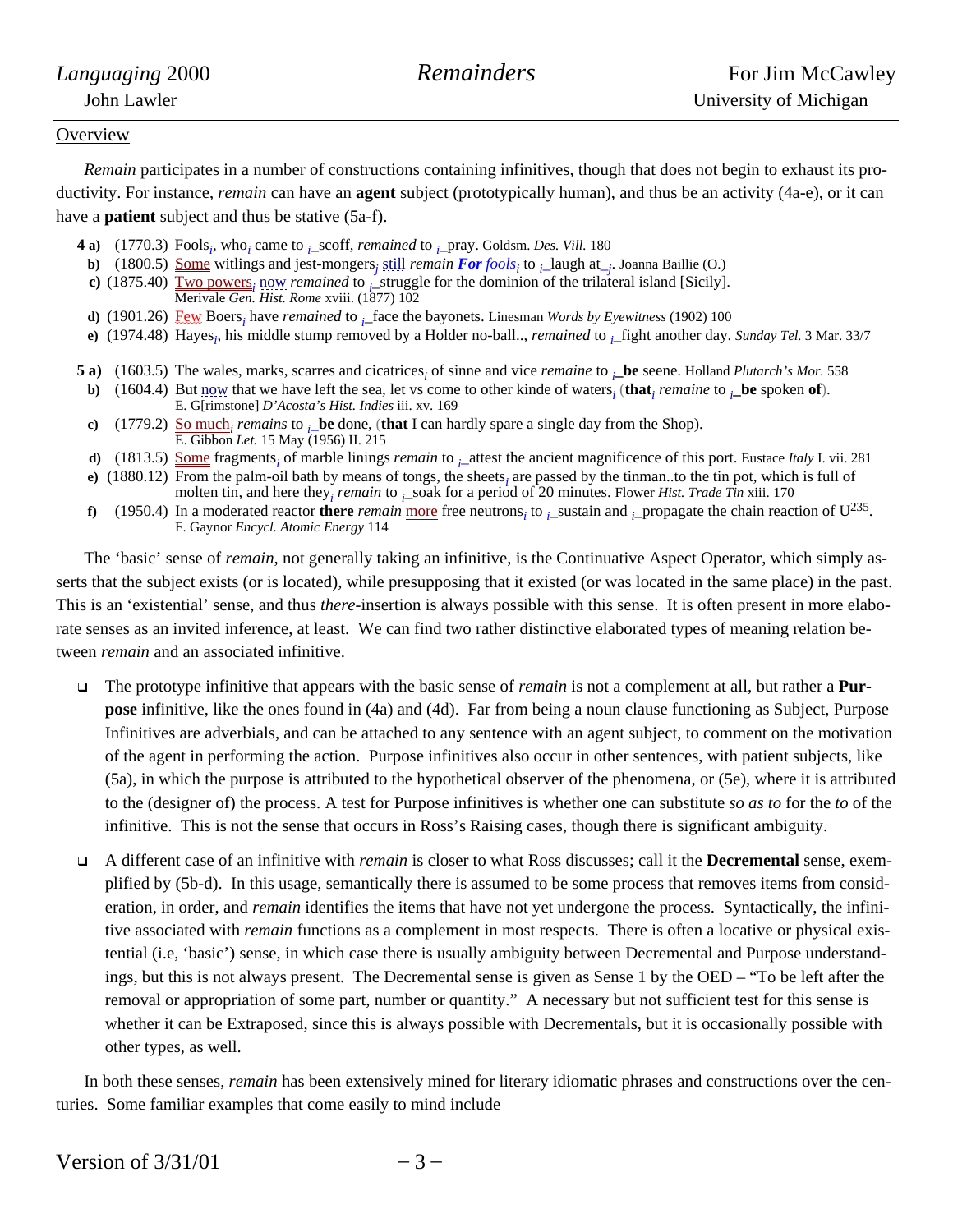- $\Box$  a flowery species of complimentary close (6),
	- **6 a)** (1600.2) I will ever *remain* Your assured friend Charles Percy. C. Percy in *Shaks. C. Praise* 38
	- **b)** (1793.1) I *remain*, my dear friend, Affectionately yours, W. C. Cowper *Let. to J. Hall* 10 Dec.
- the *nothing... but* construction (7),
	- **7 a)** (1588.10) *Remaineth* nought but to \_interre our Brethren, And with low'd Larums \_welcome them to Rome. Shaks. *Titus Andronicus*. i. i. 147
	- **b**) (1843.12) Apparently **nothing but** warmth<sub>i</sub> *remained* to  $\sum_{i=1}^{n}$  indicate (**that** life had not already become extinct). R. J. Graves *Syst. Clin. Med.* v. 71
	- **c**) (Mod..4) **There** *remains* no more but to \_thank you for your courteous attention.
- $\Box$  *All*-clefts (8) cf Collins (1991), as noted in McCawley (1998:485n29)
	- **8 a)** (1605.1)  $\underline{\text{All}}$  **that** *remaines* **is** (by this, or some such like deed, to \_professe my sensiblenes of your great fauour). A. Wotton *Answ. late Popish Art.* Ded
	- **b**) (1887.24)  $\underline{\text{All}}$  **that**<sub>*j</sub> remained for the brakemen and switchmen<sub>i</sub>* to  $\iota$ <sub>*-*</sub> **was** (to  $\iota$ -go to the office..and  $\iota$ -call for</sub> what is known in railroad parlance as their 'time'). *Courier-Journal* (Louisville, Kentucky) 12 Jan. 6/3
- an extraposed idiom of historical commentary (9) note the perfective **has** in (9a), contra Constraint C:
	- **9 a)** (1906.3) **So** utterly has the status of woman been accepted as a sexual one (**that it has** *remained for the woman's movement of the nineteenth century<sub>i</sub>* to *<sub>i</sub>* devote <u>much</u> contention to the claim (that women are persons!)) C. P. Gilman *Women &. Economics* (ed. 5) iii. 49
	- **b**) (1971.14) It *remained for Samuel de Champlain*<sub>i</sub> to  $\frac{1}{2}$  spike the legend of a City of Norumbega, storied like a New Jerusalem. S. Morison *Euro Disc Amer.*: *North Voy.* xiv. 469
	- **c**) (1976.6) It *remained for Proust<sub>i</sub>* to  $\frac{1}{k}$  summate the retrospective social novel. J. Bayley *Uses of Division* i. i. 24
- $\Box$  and an extraposed equivalent to "In Conclusion," or "Last but not least" (10), beginning and ending with uses by linguists over a period of 4 centuries.
	- **10 a)** (1599.2) Now **it** *remaineth* to \_giue a Paradigma or example of euery Coniugation of their Moodes. Minsheu *Span. Gram.* 20
		- **b)** (1834.15) **It** now only *remains* to \_mention the fate of Inchi Oowan Saban. P. J. Begbie *Malayan Peninsula* ii. 83
		- **c)** (1909.3) **It** *remains* to \_show (**that** the operator ∇ applied to *V* gives the grad). J. G. Coffin *Vector Analysis* 103
		- **d)** (1952.14) **It** *remains* now to \_discuss the generation and removal from the lattice of the large number of vacancies which do not form voids. *Proc. Physical Soc.* B. LXV. 522
		- **e**) (1970.25) **There** *remain* still to  $\frac{1}{i}$  **be** considered the instances<sub>*i*</sub> of pronominalization in simplex sentences reflexives, emphatics, and topicalized sentences. Chapin *Language* XLVI. 374

Most importantly, there is a construction *remain to be seen,* which **is** idiomatic, according to the OED, which is also metaphoric – an example of the 'actinic' SEEING IS KNOWING metaphor theme (Lakoff & Johnson 1980, 1999), and which appears to constitute the prototype case of the peculiar version of A-Raising with *remain* discussed by Ross (which I will henceforth call **R-Raising**). I use the term 'prototype' here rather specifically – I do in fact mean to suggest that R-Raising, and several other types of construction with *remain*, are structured syntactically and semantically after the prototypic example of *remain to be seen*, and that that fact explains a great deal of the oddity of R-Raising.

Some examples of this idiom:

- **11 a)** (1921.15) **It** *remains* to **\_be** seen (**how** the Persian Court will take to the idea of Sovietisation). *Glasgow Herald* 17 Jan. 11
- **b**) (1938.7) (**Whether** I'll write  $\frac{anything}{any}$  for publication)<sub>*i*</sub> *remains* to  $\frac{1}{y}$  **be** seen. H. L. Mencken *Let.* 23 Apr. (1961) 427
	- **c)**(1959.34) **It** *remains* to **\_be** seen (**whether** he could also 'liaise' successfully). *Guardian* 15 Oct. 10/7
	- **d)** (1971.37) **It** *remains* to **\_be** seen (**whether** the small amounts of racemic amino-acids were syngenetic with the meteorite parent body). *Nature* 12 Mar. 108/2
	- **e)** (1976.41) **It** would *remain* to **\_be** seen (**to what extent** it would be practical or desirable to build houses there). *Southern Even. Echo* (Southampton) 13 Nov. 3/6

This construction typically takes an disjunctive embedded question as its subject, frequently extraposing this heavy NP subject – though not always, as Mencken demonstrates in  $(11b)$ . The fact that the embedded Q is disjunctive indicates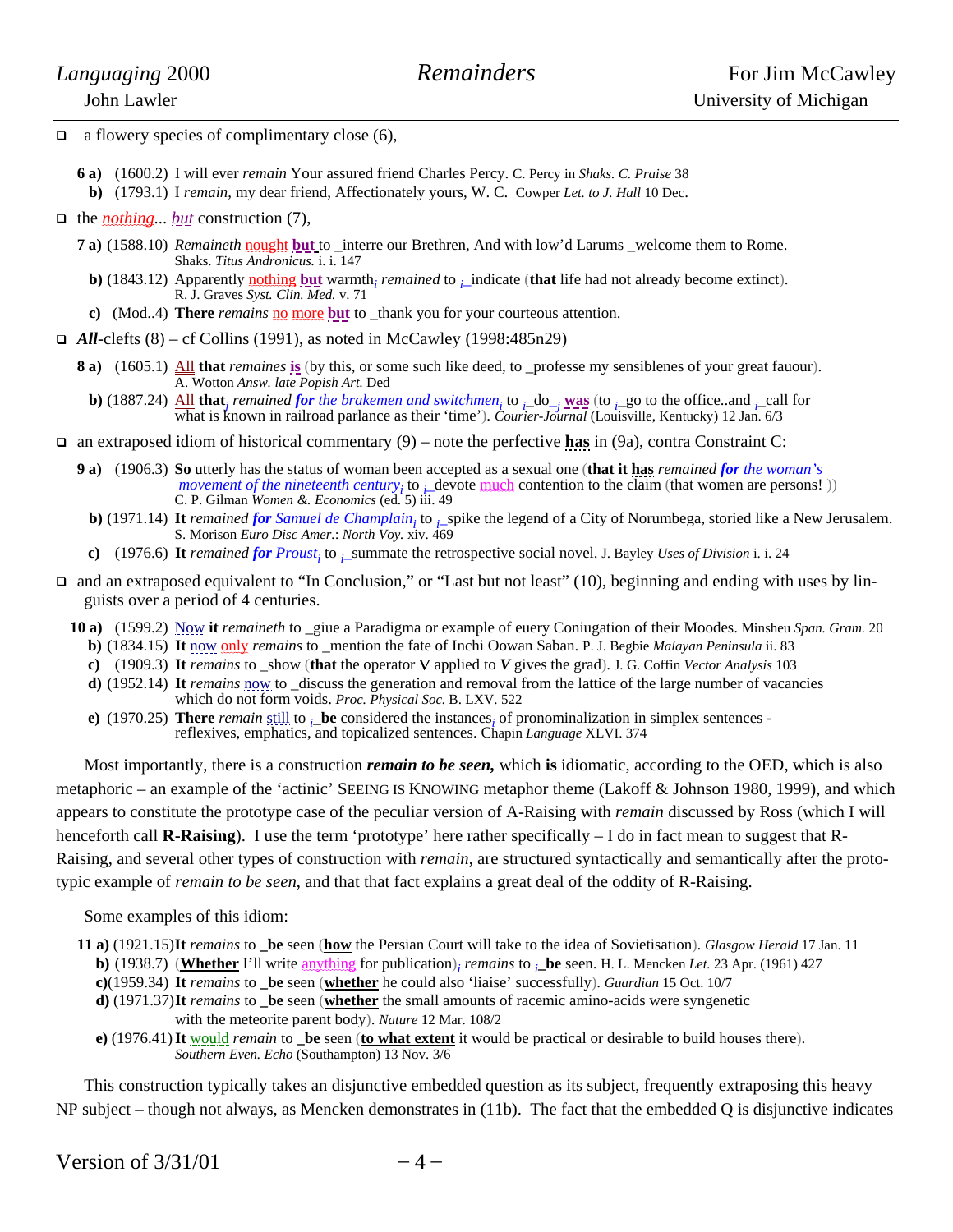that *remain* in this sense is not factive. Indeed, it is if anything **antifactive**; that is, the point of the *remain to be seen* construction is to cast doubt on a proposition, rather than to presuppose it.

Note, in passing, that this idiom is **not** what can be observed in (5a), nor in (12) below:

- **5 a)** (1603.5) The wales, marks, scarres and cicatrices<sub>i</sub> of sinne and vice *remaine* to  $\mu$ **be** seene. Holland *Plutarch's Mor.* 558
- **12)** (1700.13) I press'd..that Capt. Checkley should give Daniel a Deed; that so this Fraudulency*<sup>i</sup>* might not *remain* to *<sup>i</sup>* **\_be** seen. S. Sewall *Diary* 18 Apr. (1879) II. 11

In both of these cases we have a 'basic', existential understanding – those things **do** still remain, and it **can** still be seen that they remain. They are positive, not negative: the true subject of *remain* in (11) is *Fraudulency*, a noun, rather than *(for) Fraudulency to be seen*, a complement clause. The subject is asserted to exist by *remain*, the infinitive is a Purpose infinitive, and the absence of the subject of *be seen* in the infinitive is to be ascribed to some version of Equi rather than to any type of Raising. (5a) and (11) are striking counterexamples of the idiomatic *remain to be seen*, and they strike us as strange because they go counter to the familiar idiomaticity, which is attested further by all the jokes based on a euphemistic nominal sense of *remains* for *corpse*, as in *viewing the remains*. Everybody has run across jokes based on phrases like "Remains to be seen at XYZ Funeral Home." What's funny about them (aside from Death, which is taboo and therefore attracts humorous treatment) is their play on a familiar idiom, and especially on one that indicates doubt, whereas Death leaves no doubt whatsoever.

# Idioms

What is an idiom? One can approach this structurally as a failure of compositionality – a situation in which the meaning of a phrase with meaningful components cannot be deduced from their composition. But that is a result of the establishment of an idiomatic meaning in the first place, rather than a cause, and it is reasonable to expect that such an establishment would solve more conventional problems than it could cause by defying compositionality. I.e, we expect idioms to be useful in their appropriate contexts, or else we wouldn't go to the trouble of having and learning them. The question, then, is to find the appropriate context(s) for the idiom *remain to be seen*.

Several facts emerge from this question:

- *Remain to be seen* is polite. That is, it's a more tactful thing to say that something has yet to be demonstrated than that it's false, in case there is anybody who might be offended at a bald denial.
- One of the reasons why it's polite is that it's very indirect. Not only does it hold out the possibility that the proposition may be affirmed at some future time, but it does so metaphorically. It **does** effectively deny affirmation, but it does so by wending its way through a thicket of implications, metaphoric extensions, presuppositions, and invited inferences, rather than by overtly denying on the record.
- Quite frequently other, more directly mental, verbs like *determined*, *proven*, *resolved,* or *found,* are used, a mild extension from the actinic visual metaphor *seen*, though they always have the same polite sense of the idiom:
- **13)** a) (1763.1) The question<sub>*i*</sub>, (**Whether** a Secretary of State can grant a general warrant against authors, printers, and publishers, without naming any names), *remains* yet to *<sup>i</sup>* **\_be** determined. A. B. *Let.* 7 May in *Gentl. Mag.* XXXIII. 246
	- **b**)(1965.24) The capability<sub>i</sub> of Langerhans cells to synthesize melanin *remains* to  $\mu$ **be** proven. *Jrnl. Investigative Dermatol.* XLV. 403/1
	- **c)** (1979.27) The lack*<sup>i</sup>* of rescuability of focus-forming activity from transformants caused by MSV DNA fragments *remains* to *<sup>i</sup>* **\_be** resolved. *Nature* 22 Nov. 382/2
	- **d)**(1979.29) They have included evidence for the 'gluon' (the photon of the quark-quark force), and excited states of the upsilon (which contains a beauty quark and its anti-particle), but 'truth<sub>i</sub>' (the quark beyond and pairing with beauty) *remains* to *<sup>i</sup>* **\_be** found. *Nature* 6 Dec. 546/2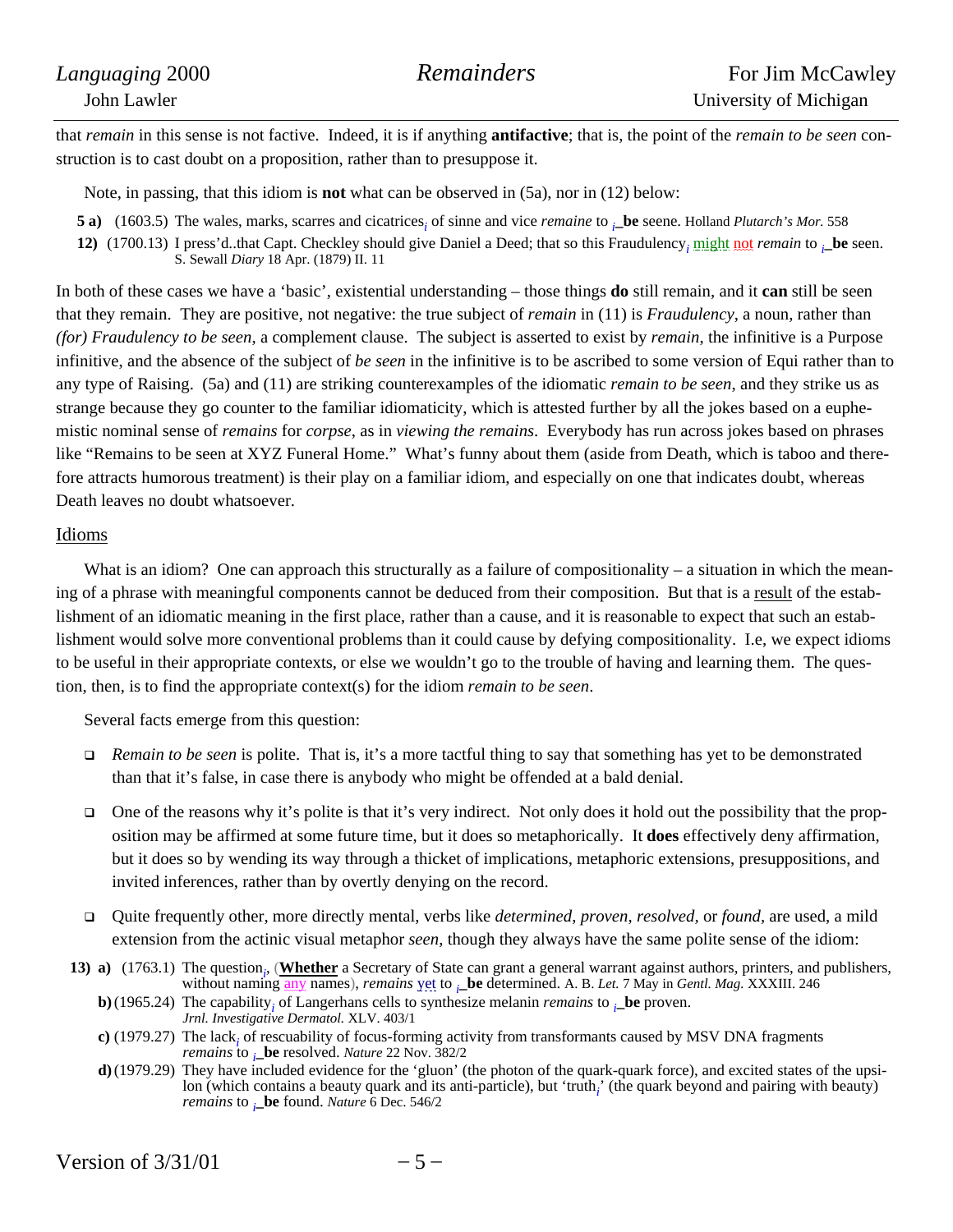(Ross (1977) comments in a footnote that Perlmutter had pointed out some selectional restrictions on downstairs verbs with R-Raising, and that '..the class seems to center around such verbs as *determine* and *show*, and this construction has an even more bookish ring than other remain-S's.' The generalization to be captured is that all of them are versions, specialized in context for mental sensation, of a general *sense/experience* predicate, as represented in the idiom by the prototypic sense verb *see*.)

- *Remain to be seen* is, nevertheless, **negative**, in the sense that it triggers weak NPIs. Note, for instance, that (8a) uses the NPI much, triggered by the Decremental historical *remain*. Ross (1977) notes this in another footnote. This negativity is weak because it is indirect, but it is real, and it is in very striking contrast to the affirmative, existential nature of the Purpose infinitives in (5a) and (12).
- *Remain to be seen* is Stative, and has a Patient subject. Even though *remaining* is potentially a volitional action with an agent subject, even human subjects of *remain to be seen* are interpreted as Patients.

If it is the case, as I suggest, that R-Raising is an adaptation of this idiom, then we should expect several phenomena:

- { R-Raising should be more limited in its variability than a more ordinary collocation. This is essentially what Ross reports; i.e, it is not surprising that a construction derived from an idiom should have many restrictions, since idioms are heavily restricted, often to individual lexical items.
- { R-Raising, as a negative, should not occur with free negatives, though incorporated negatives are possible. This is Constraint A.
- { R-Raising is limited to stative uses of *remain*, hence is restricted to constructions which allow statives with Patient subjects. This disallows, among others, the Progressive (Constraint B), as well as Equi (Constraint E), which requires volitionality in the complement.
- $\circ$  Just as the form of the idiom can occur in a non-idiomatic function, as in (5a), it is possible for R-Raising to be ambiguous between its negative sense and an existential Purpose sense.
- **14 a)** (1712.5) You may fill up the Holes to the Level of the Ground to take up the Earth<sub>i</sub> (that<sub>*i*</sub> may possibly **\_be** disposed of). J. James tr. *Le Blond's Gardening* 121
	- **b)** (1727-51.3) The work*<sup>i</sup>* being thus far gilt, when dry, *remains* either to *<sup>i</sup>* **\_be** burnished, or matted.. Chambers *Cycl.* s.v. *Gilding*
	- **c)** (1857.26) When players are very equally matched, neither party has gained an advantage; hence the match*<sup>i</sup> remains* to *<sup>i</sup>* **\_be** played another day. *Chambers' Inform.* II. 693/1
	- **d**) (1863.7) After the centre of the field has been ploughed, the head-lands<sub>*i*</sub> will *remain* to *<sub>i</sub>***be** ploughed separately. Fawcett *Pol. Econ.* i. vi. 81
	- **e)** (1953.14) The gas stock (and a few other tranches, too)*<sup>i</sup> remains* to *<sup>i</sup>* **\_be** sold. *Economist* 15 Aug. 470/2

(14a-e) are all ambiguous between a negative Decremental sense and an existential Purpose sense. The NPs marked as subject both of *remain* and of the infinitive can be interpreted as still existing, for some (future) purpose; **or** they can be interpreted as not existing as fulfilled potential. Oddly, neither one seems odd; and both seem to be true simultaneously. The gas stock **does** still exist, and at the same time it **does** need to be taken care of. I call this the **half-full/half-empty** case, in that both senses are true, though only one may be relevant or salient to a given usage.

This last phenomenon, of widespread ambiguity, is also a key to the restricted distribution and syntactic affordances of *remain* in R-Raising. I suggest that a **quasi-idiom** (by which I mean this type of phenomenon – a construction based on extending an idiom in a certain class of contexts for pragmatic reasons) must be able to be distinguished easily from non-idiomatic uses, or ones with distinct and occasionally opposite senses. A true, lexical, idiom does this simply by be-